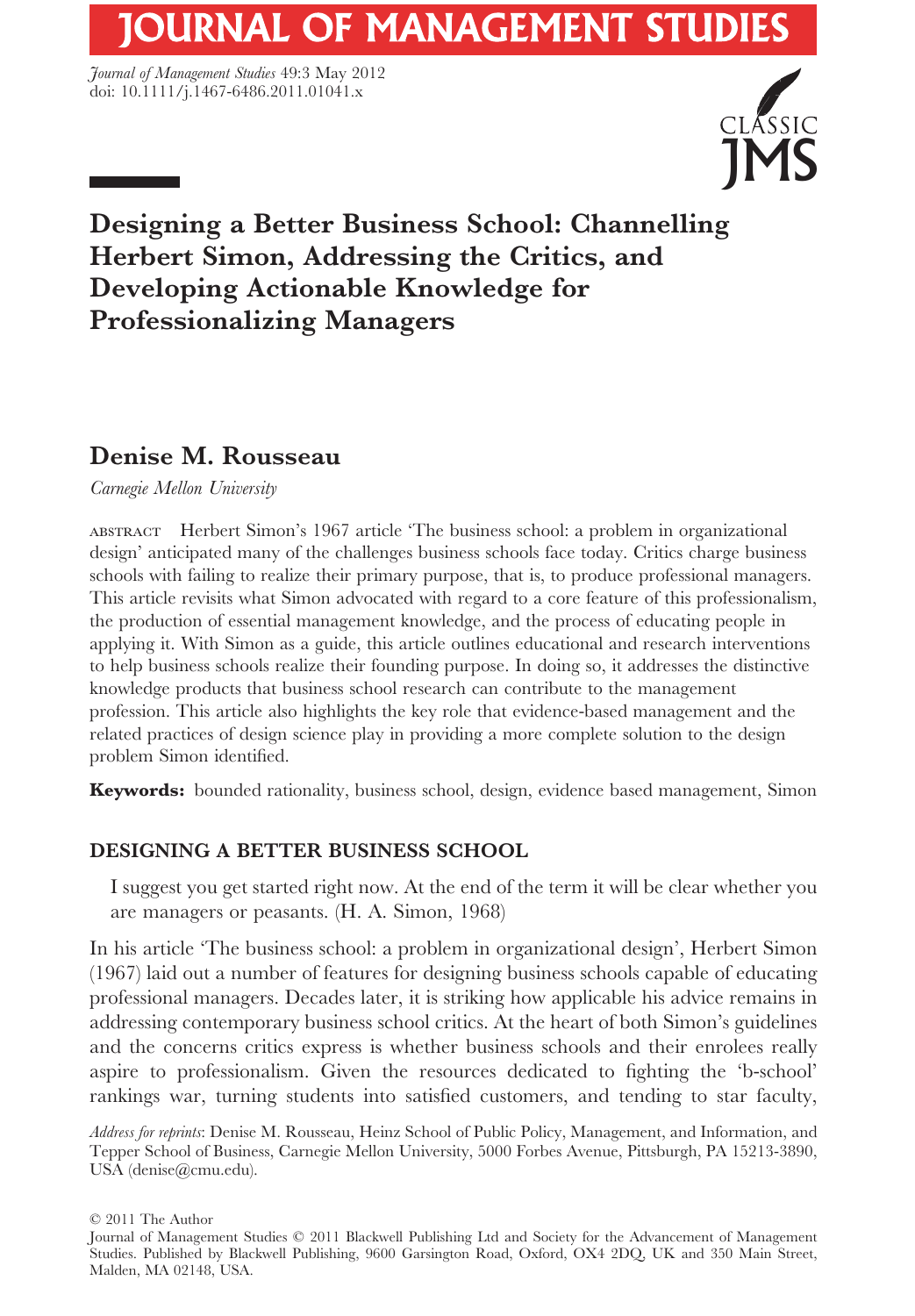professionalism would not necessarily seem to be at the top of every business school's priorities (Bennis and O'Toole, 2005). Commentators have called for a return to the founding vision (Khurana, 2007; Nohria and Khurana, 2008) explicated by early business school leaders at Wharton (Sass, 1982), Harvard (Khurana et al., 2005), and Carnegie Mellon (Simon, 1991).

Herbert Simon passed away in February 2001. Being at Carnegie Mellon with him was a highlight of my intellectual life and I am honoured to write in his stead. Late in January that year, Herb stopped by my office wearing a big winter jacket and a Pittsburgh Steeler's knit cap with a hole in it where he'd torn the label off. He asked me to join the dissertation committee of Amy Wenxuan Ding, who would be his last student. If this brilliant man was telling me to help out on a committee, who was I to say otherwise. Two weeks later he died. As 'acting chair' of this dissertation, never believing I might be any sort of substitute for the man himself, the big problem was figuring out what exactly Herb would have advised Amy in her study of scientific discovery, the last big problem Simon tackled. And then we found Herbert Simon was still a real presence to us. Every time Amy and I hit a wall in the theory building or analysis, I would ask her, 'So what would Professor Simon say about that?' Well-prepared as she was, Amy would say 'Professor Simons says . . .' and out came some thoughtful lead as to our next steps. Through Amy's ability to channel Simon, the dissertation processes went smoothly. In this article I hope to channel him once again.

I first lay out Simon's key ideas for designing a professional business school that synthesizes science and practice in both research and education. To make more concrete how these ideas apply, I make use of materials from Simon's archives at Carnegie Mellon University and in particular the syllabi, notes, and readings that he used in teaching business students. This article then reviews the issues that critics have raised and shows how Simon's design features can help resolve them. In this article I will use Khurana's (2007) notion of professionalism in management. That is, to practice by applying general laws or principles to particular sets of facts and to conduct business in adherence to an ethical code with aims that contribute to society and transcend mere profit making (Khurana, 2007, pp. 114–5). Khurana has made a clear and actionable call (Khurana, 2007; Nohria and Khurana, 2008), which I support, for business schools to promote a code of conduct understood and adhered to by their graduates. The central theme developed in this article is that the professionalization of management also hinges on the distinct knowledge products that business school research can offer and the educational system that helps managers to master them. This article describes how evidence-based management and design science are forms of knowledge production that offer a more complete solution to the design problems Simon identified.

#### **SIMON SAYS HOW TO BUILD A BETTER BUSINESS SCHOOL**

The mission of the business school, according to Simon (1967), is to offer managers a science-based education they can readily apply. This education should provide a basis for continued professional learning over the course of a manager's career. To do so, the business school would be fully immersed in both science and practice, a feat necessitating a lowering of the barriers between them. Lowered barriers translate into three things: (1)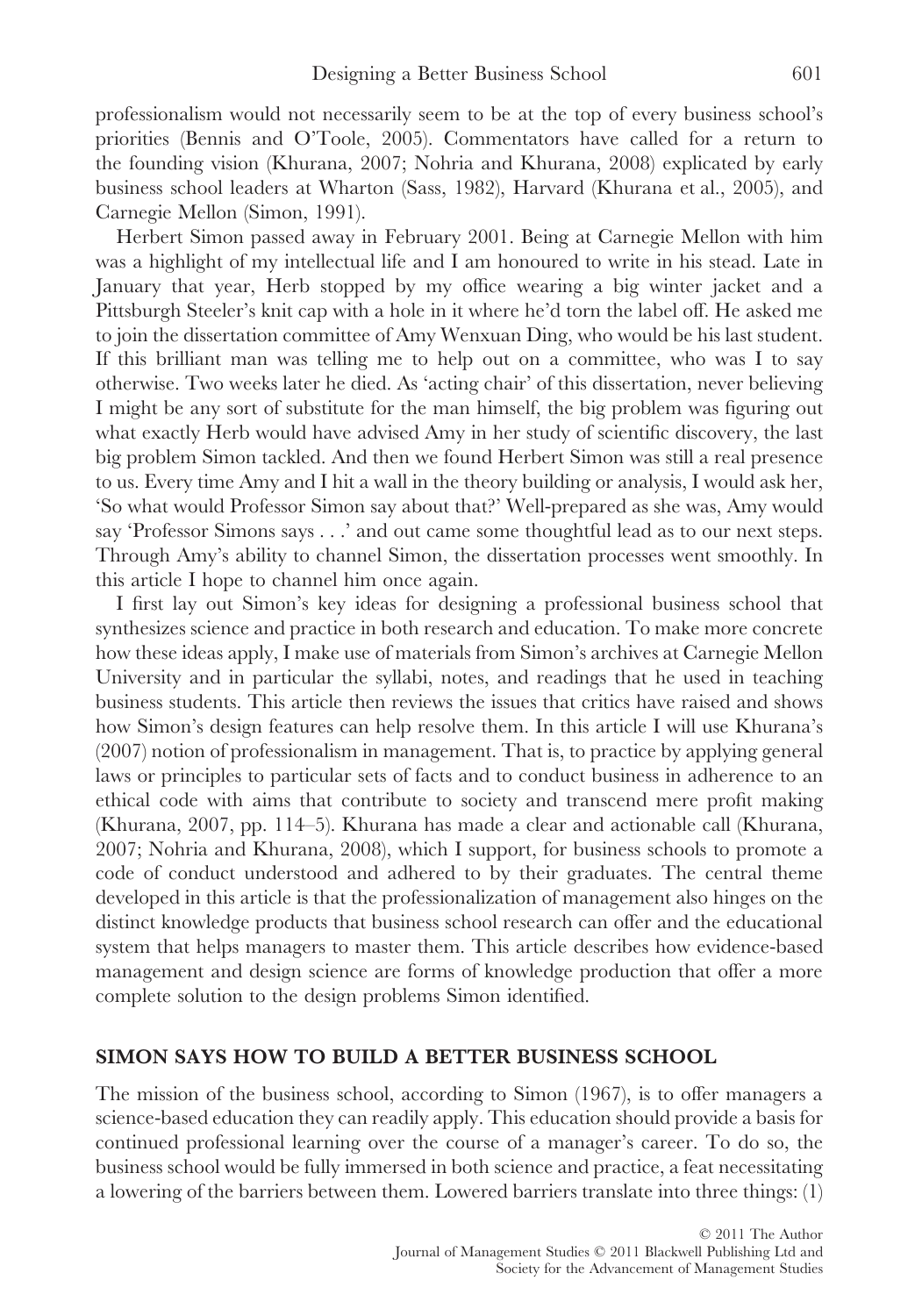business school faculty who deeply understand the problems managers face and incorporate problem solving (e.g., client-based consulting projects, product design) into the school's educational experiences; (2) significant faculty research that generates scientific knowledge to improve the world and guide managerial problem solving; and (3) actionable knowledge students acquire that is grounded in both science and the business context. The responsibility for making these accomplishments possible lies with the business school's senior faculty and deans. Simon (1967) foresaw that many business schools would fail at this, but a few well-led and appropriately designed schools might realize his vision.

#### **Facets of a Business School Fully Immersed in Science and Practice**

The concept of a business school fully immersed in science and practice is grounded in Simon's belief that the functions business schools perform are comparable to other professional schools in law, education, architecture, or engineering. Integrating science in management, that is to say 'social science,' has been a building block of managerial education since Joseph Wharton in the late nineteenth century (Sass, 1982). Pursuing the same esteem and standing of professional schools like science and law, business schools have long relied on two sources of information and skills: the world of practice (e.g., information about the business environment, managerial tasks and problems, and useful skills and techniques); and the relevant sciences (e.g., the management sciences, economics, psychology, sociology, applied mathematics, and computer science).

Simon (1967) noted that 'the problem of designing the business school organization has only been half solved when the school finds that it has one foot firm planted in each of these systems' (p. 11). 'Every curricular area needs to be organized so that practical management problems are rubbed against economic and psychological theory and mathematical techniques' (p. 13). This rubbing together is intended to create a synthesis. Synthesis here means a convergence of science and practice with these two thought worlds and knowledge domains sharing the same space within the business school from the classroom to the research office, laboratory, and company setting. Only through collocating science and practice in time and space can this synthesis be realized. This synthesis extends to clinical faculty, that is, practitioners who teach in business schools. Simon emphasized that practice faculty need to be *intellectuals*, creating new knowledge by joining understanding of practice problems with science. Think of Michael Beer, Stewart Friedman, Lynda Gratton, Robert Kelley, or Peter Senge. They most definitely are not erstwhile practitioners who 'tell the boys how I did it' (Simon, 1986, p. 7).

As the oil and water of business schools, essential but unstable together, synthesizing science and practice into a coherent whole is an ongoing energy-intensive activity. Unless steady effort and regular practice knead them into each other, each falls into its own silo. Deans and senior faculty must own their responsibility for continually mixing practice and science (p. 12). If their leaders succeed, business schools will differ from the professional environments typical of either practice or science. The business school should resemble neither a trade school nor a physics department, but instead mix scientific knowledge and applied problems in a fashion that students can build on throughout their professional careers. Failing to fully combine science and practice leads to mediocrity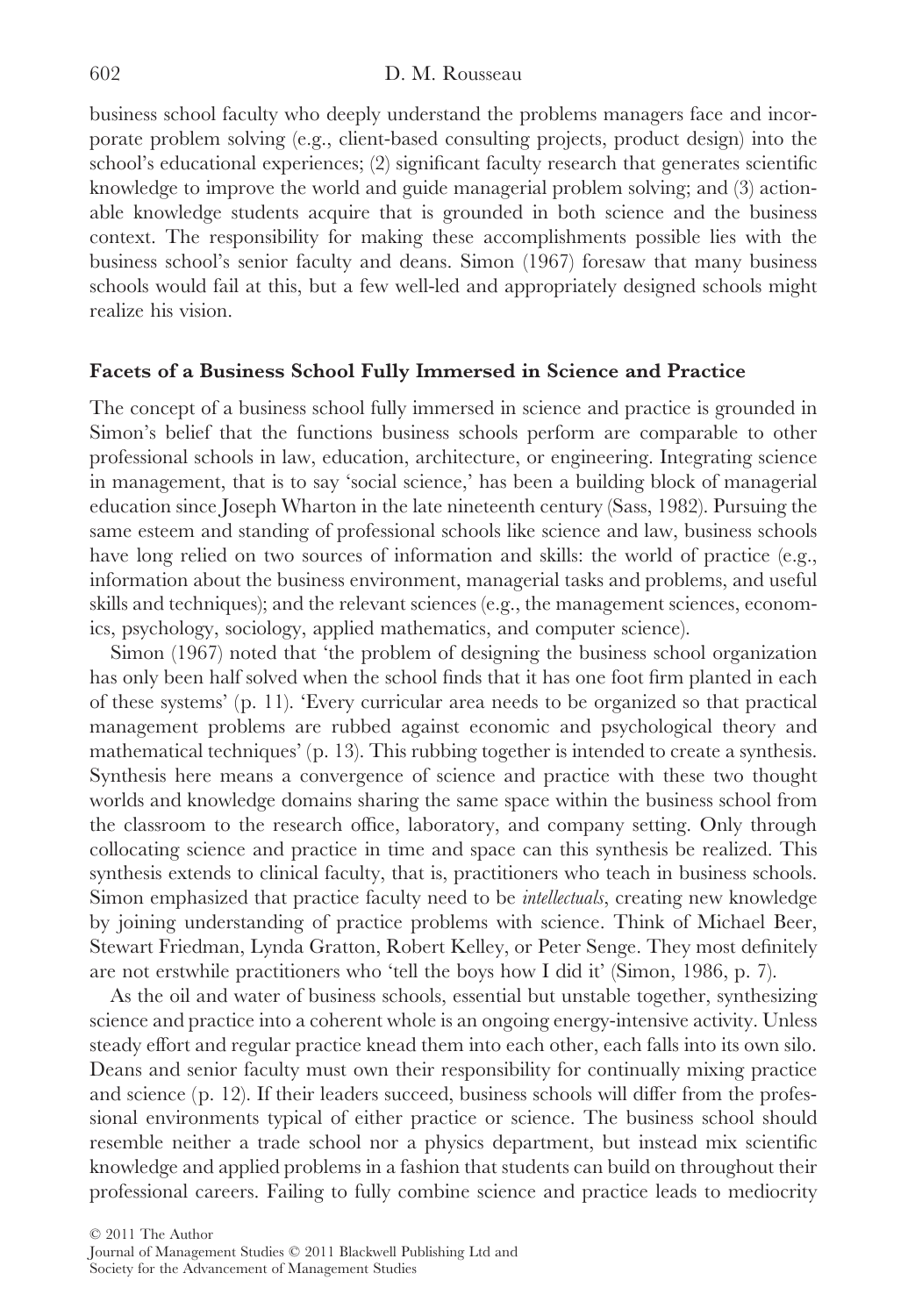and inability to accomplish the business school's special functions. The well-designed business school makes it easy for researchers and practitioners to spend time together, to really learn the other's concerns, and appreciate their distinctive knowledge. To be of use to practice, academic faculty work on fundamental long-range issues that draw on outside information as well as information from the business, and the kinds of issues that businesses tend to neglect (p. 9).

Note that Simon did not advocate that all business school research be practiceoriented. He relied on faculty judgment in pursuing work that is 'significant' (p. 8). He recognized that there would be no way to recruit first-rate scientists to business schools if all research had to be eminently practical. Scholars must be respected in their discipline to keep conducting the cutting edge research that leads to a better understanding of the world. A well-designed business school is a matter of proportion. Synthesis is successful when some of the professional school's research is used to improve industrial products and processes and some of the problems its scientists work on are based on information about industry or customers. Think of the balanced scorecard approach to performance management where multiple goals broaden a business's focus to include intermediate outcomes (develop people, build capability, acquire new customers) and long-term objectives (innovation, financial growth; Kaplan and Norton, 1997). Its methodology is rooted in accounting and social science research on judgment and motivation, but the problem the balance score card approach is intended to address comes from executives who worked with business school faculty to develop tools to help strengthen their organizations' strategic focus. On the other hand, the foundational research regarding the limits to the number of simultaneous goals that can be effectively managed is pure laboratory science using business and psychology undergraduates as subjects. The happy combination of research that advances theory and research that advances practice is required to achieve the business school's professional mission. Having laid out Simon's ideas for the design of the cultural processes and organizing practices of successful business schools, we next turn to his views on the forms of knowledge they need to both produce and teach.

### **An Essential Knowledge Product for a Professional School of Business**

Near its conclusion, Simon's (1967) article makes a provocative statement:

A full solution, therefore of the organizational problem of professional schools hinges on the process of developing an explicit, abstract, intellectual *theory* of the processes of synthesis and design; a theory that can be analyzed and taught in the same way that the laws of chemistry, physiology, and economics can be analyzed and taught. (p. 15; italics in the original)

Simon then makes a statement reminiscent of the marginalia that constituted Fermat's proof: 'The bases for such a development cannot be discussed at length here, but I will simply assert with little elaboration that the prospects are exceedingly good at the present time.'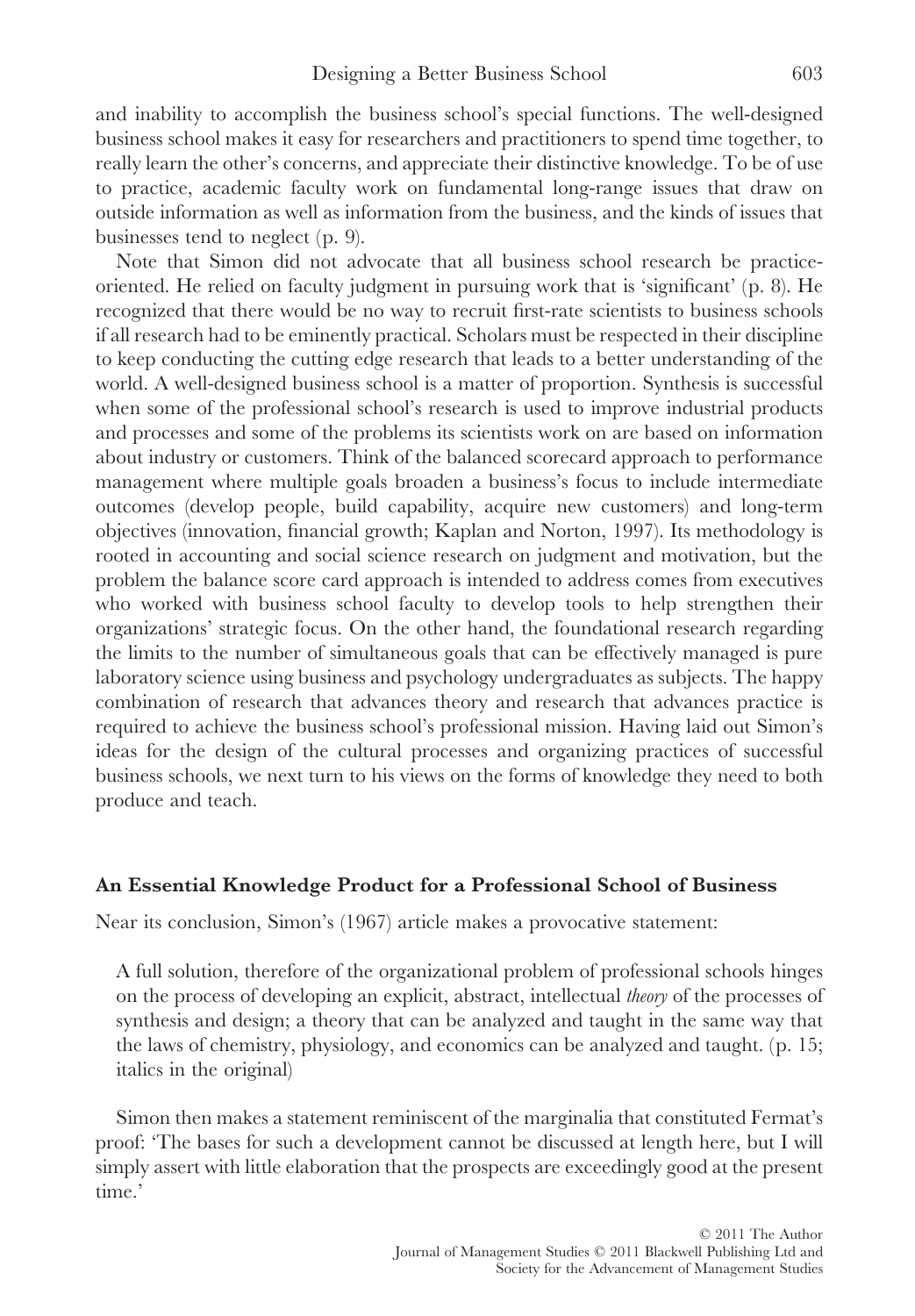What the heck? Couldn't *JMS* have given Simon more space to write back then? Is it possible that the 'intellectual *theory*' wasn't then sufficiently developed? To figure out what Simon was thinking, let's break the 'solution statement' into two parts. First, he says, business school research needs to produce a well-specified model of how professional managers can make joint use of knowledge from science and practice. (We know from Simon's article that synthesis refers to joint use of practice and science in the designing of a preferred world – that is, good solutions.) Second, we need to be able to teach that model or theory in an explicit, comprehensive fashion (like other wellspecified domains such as economics or chemistry). This 'full solution' then has two components: *cultural and organizational practices that sustain a business school's full practice/ science synthesis*; and *knowledge products that are unique to business schools*. We have considerable guidance on what Simon thought about cultural and organizational practices. What remains less clearly specified is the nature of the business school's unique knowledge products.

This essential business school product is actionable science/practice-based knowledge that is sufficiently specified so that it can be learned in a professional school setting. In the 1960s when Simon's vision for business schools was formulated, the principles of synthesis and design were less well developed. Today synthesis and design principles are actively applied in two related domains that synthesize practice and science, design science, and evidence-based management. Design science (DS) is a discipline that develops formal knowledge to be used in creating solutions to practice problems in the manner of engineering and medicine (Simon, 1996; Van Aken and Romme, 2012). Evidencebased management (EBM; Rousseau, 2012b) is a broad family of approaches to making effective decisions based on the best available scientific and organizational evidence using decision processes that reduce the effects of bounded rationality. Both DS and EBM make use of systematic reviews of scientific knowledge to answer practice questions. DS also uses systematic processes for developing propositions out of practical knowledge and field-testing these to provide guidance to managers. Both also emphasize the importance of artefacts such as decision models and other supports to improve practice. The actionable principles and decision supports developed in the manner of DS and EBM illustrate the kinds of knowledge products business schools are positioned to create and disseminate.

Knowledge of evidence-based and field-tested principles is positioned to form the core of professional management. Skilled performance in management calls upon large amounts of specialized knowledge retrieved from memory (Simon, 1997). Some of its performance involves direct recall of action statements, that can be expressed in terms of 'if . . . and then . . .'. What differentiates students and experienced business people in analyzing business cases in terms of *if, then* propositions is the time they require to diagnose the situation's key features (Bhaskar, 1978). 'If' is a set of conditions or patterns recognized in a practice situation. 'Then' is a body of information held in memory associated with the 'if' that guides how the situation can be addressed. The conditions are premises that are learned like 'what should be done if a situation is novel and unfamiliar' or 'what should be done if people aren't performing to expectations'. Historically such principles were derived from an individual manager's experience, derived from in-class case analysis, or passed on as lore.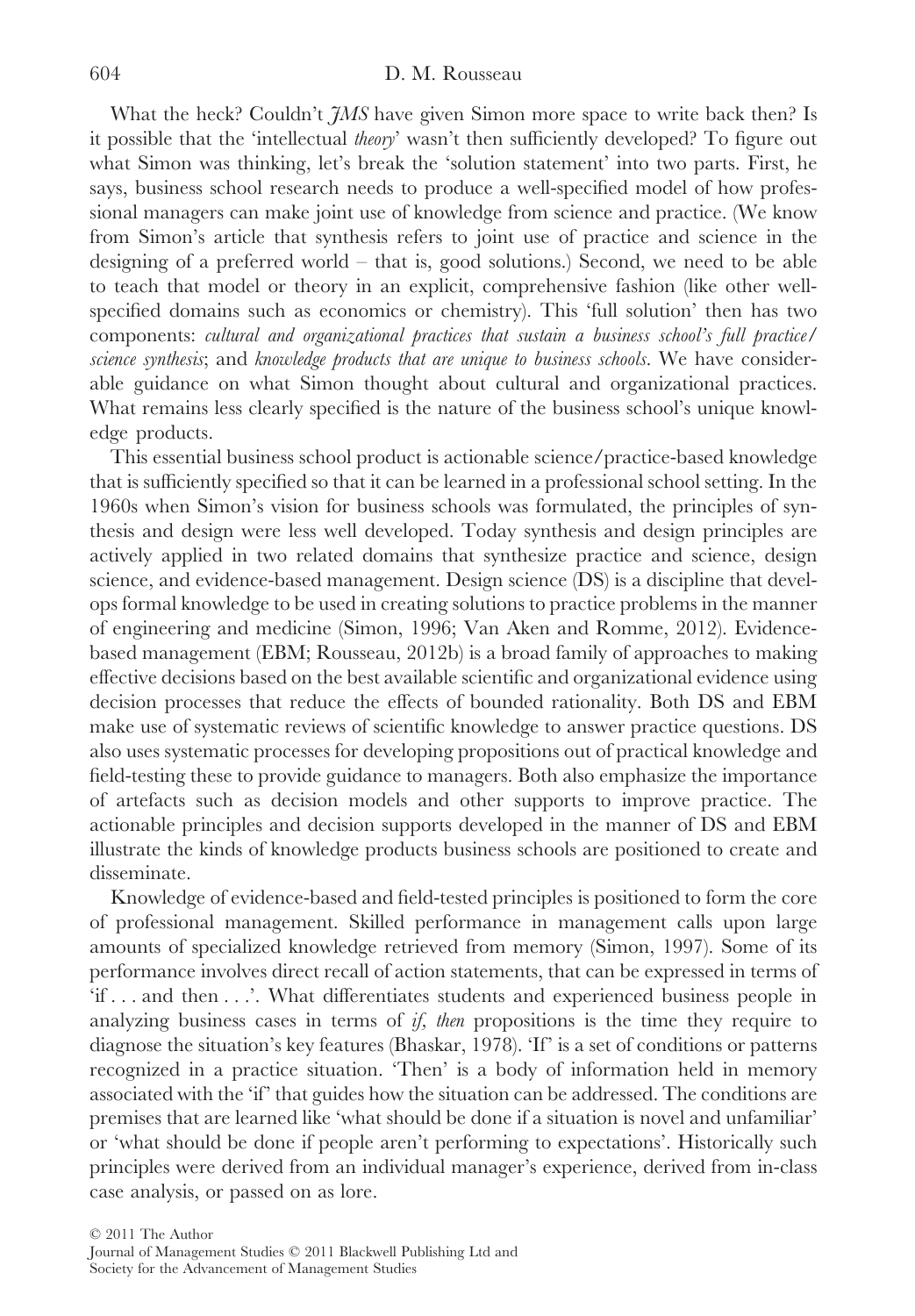In a professional school, we expect that answers to these questions would first be sought in the profession's body of scientific evidence. Skilled performers know the evidence, can recall it from memory, and apply it in an 'if, then' fashion. In the case of what should be done if people aren't performing to expectations, the skilled performer might call up her or his own internalized model of a well-developed theory of motivation such as Porter and Lawler's (1968) expectancy theory, and diagnose whether performance expectations are clear and understood, whether rewards are aligned with performing to expectation and people have the skills necessary to perform appropriately. If expectations are judged to be unclear, then the practitioner knows how to set clear expectations and to test for understanding. (N.B. In my own work teaching evidencebased management, I have had executive participants describe how they have applied such theories (and taught them to their own staff) 20 or more years after learning them; Rousseau, 2012a.) Skilled performers also recognize that when no appropriate prior knowledge seems to apply, they need to shift to a process of search, which can involve new information gathering, experimentation, or tentative steps whose consequences are evaluated (Simon, 1997). The ability to manage decisions is the central skill of managers in Simon's view. It is also the main organizing principle of his courses, for which syllabi and memos sent to his students are available in the Carnegie Mellon archives. Consider what Simon advised his students:

Ability to make management decisions effective is one of the central skills that distinguishes managers from the managed. An important characteristic of management decisions is that they have to be made under real-time pressures. The most significant real-time pressure . . . is the competition of different decisions for the manager's agenda – for his time and attention.... Designing decision making and learning processes well is a highly technical activity that requires the ability to draw upon the growing body of scientific knowledge – empirical and theoretical – about information processing systems. Somehow, as part of your acquisition of skills, you will have to acquire some of that scientific knowledge, and to learn to use it as an integral component of your skill. (pp. 1–2)

Simon's own teaching involved students acquiring knowledge of the affiliated sciences relevant to management practice and learning how to recall and apply that knowledge in appropriate ways. To do so meant helping students acquire decision-making skills by simulating practice conditions: ambiguity, real-time pressures, and competing demands.

I will not claim for this course that I have done anything but provide you with an experience that you have perhaps not often had – an experience of being set to work in an unstructured situation with little external sanction other than producing from time to time to be self-reflective about your own processes, and perhaps your own discomfort in the situation. I hope that some of you will find that the experience has provided you with some tools for continuing learning, and that it may even produce some worthwhile retrospective reflection.... Others of you used the course to provide needed time for other work, or for leisure. The thought does not alarm me. (Simon, 1969)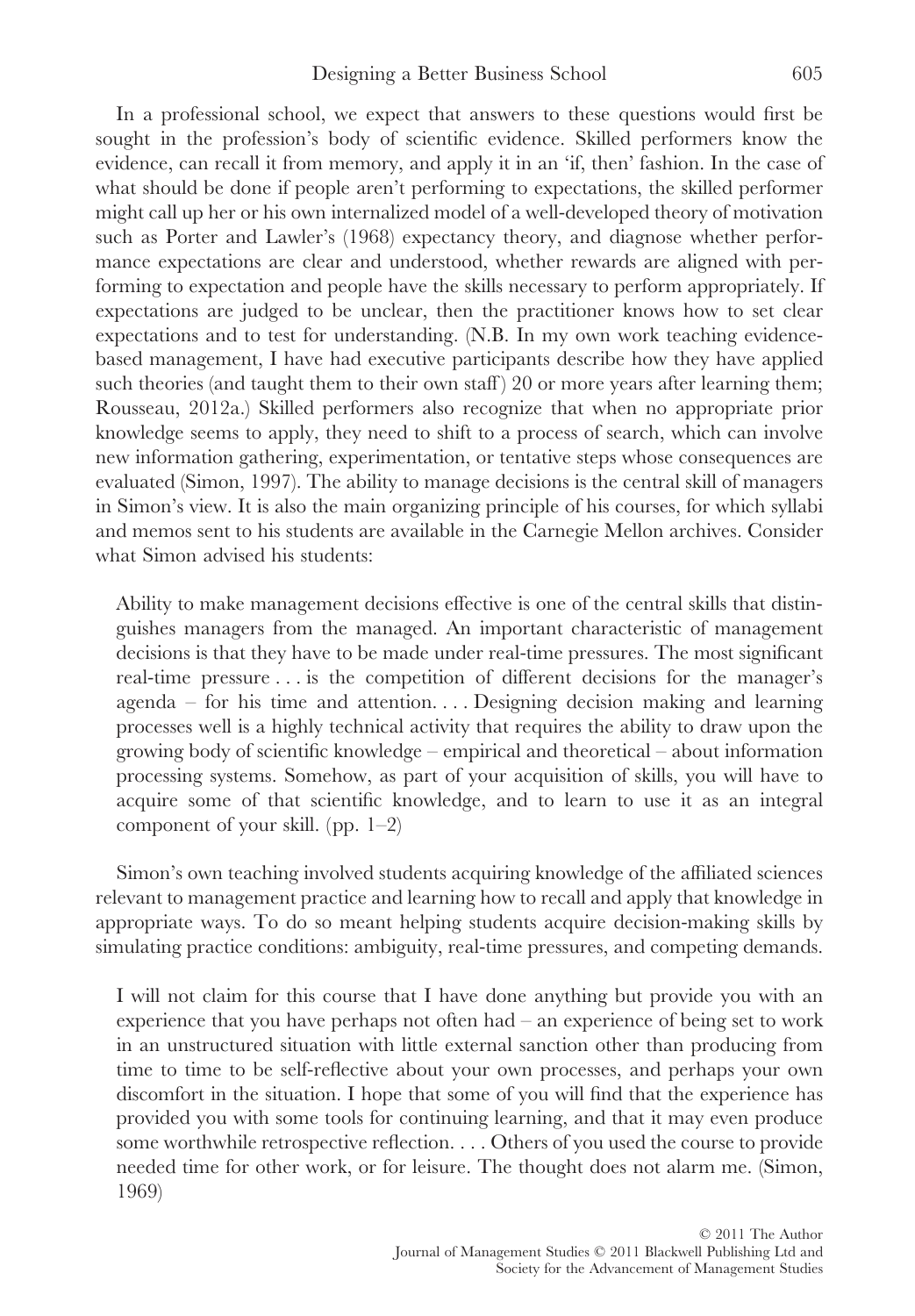I argue that explicit principles and decision aids based on a synthesis of science and practice are the core knowledge of a professional business school. Before we consider how these knowledge products and the related skills are relevant to today's business schools, let us first see what we can learn from contemporary critics of business school education.

#### **WHAT BUSINESS SCHOOL CRITICS SAY**

Business schools have had critics throughout their existence. Abraham Flexner, whose 1910 critique of medical schools led to their radical reorganization, also addressed business education: 'Modern business does not satisfy the criteria of a profession; it is shrewd, energetic, and clever, rather than intellectual in character; its aims . . . at its own advantage, rather than noble purpose within itself' (Khurana, 2007, p. 132). Since then critics have not agreed on what professional management education should look like and how to achieve it.

#### **Contemporary Critics**

Business schools have come under fire from a variety of sources, many from within business schools themselves. The contemporary critics I discuss here are successful faculty in elite business schools. They agree that business schools fail to provide an appropriate professional education. These critiques tend to disagree however on the content of that education and whether business school research contributes to it.

In *From Higher Aims to Hired Hands*, Rakesh Khurana (2007) asserts that business schools have abandoned the professionalization project. His particular focus is their failure to promote managers committed to 'higher aims'. When the first business school, Wharton, was created in 1881, its purpose was to develop responsible business leaders, ethical in their conduct, educated in social science and vocational knowledge, and well informed regarding appropriate business practice, all key aspects of a knowledge-based profession.

Khurana, trained in sociology and organizational behaviour, points out that selfinterest and economic benefit are the raisons d'être in much of business school education today as in business practice. This self-interest extends to faculty whose self-serving research is too removed from the needs of practice. He charges the Association of Academic Colleges and Schools of Business (AACSB) with some responsibility for this drift in business school mission, given AACSB's less than mindful count 'em up' approach to evaluating faculty research (number of published articles) and teaching quality (percentage of faculty with PhDs). He acknowledges the absence of an agreedupon core body of knowledge, a persistent problem since the early founding of business schools. At the same time Khurana aligns himself with earlier critics, noting Bennis and O'Toole's (2005) complaint that discipline-oriented faculty produce research with little utility to practice, as well as Mintzberg's observation that faculty and their students have little in common in terms of shared experience and interests. Seeking a renewed focus on higher aims, Khurana recommends that business schools better prepare individuals for management practice by promoting their personal transformation beyond the cognitive level. To become a professional, managers should adopt not just a role, but also an appropriate professional identity (p. 371).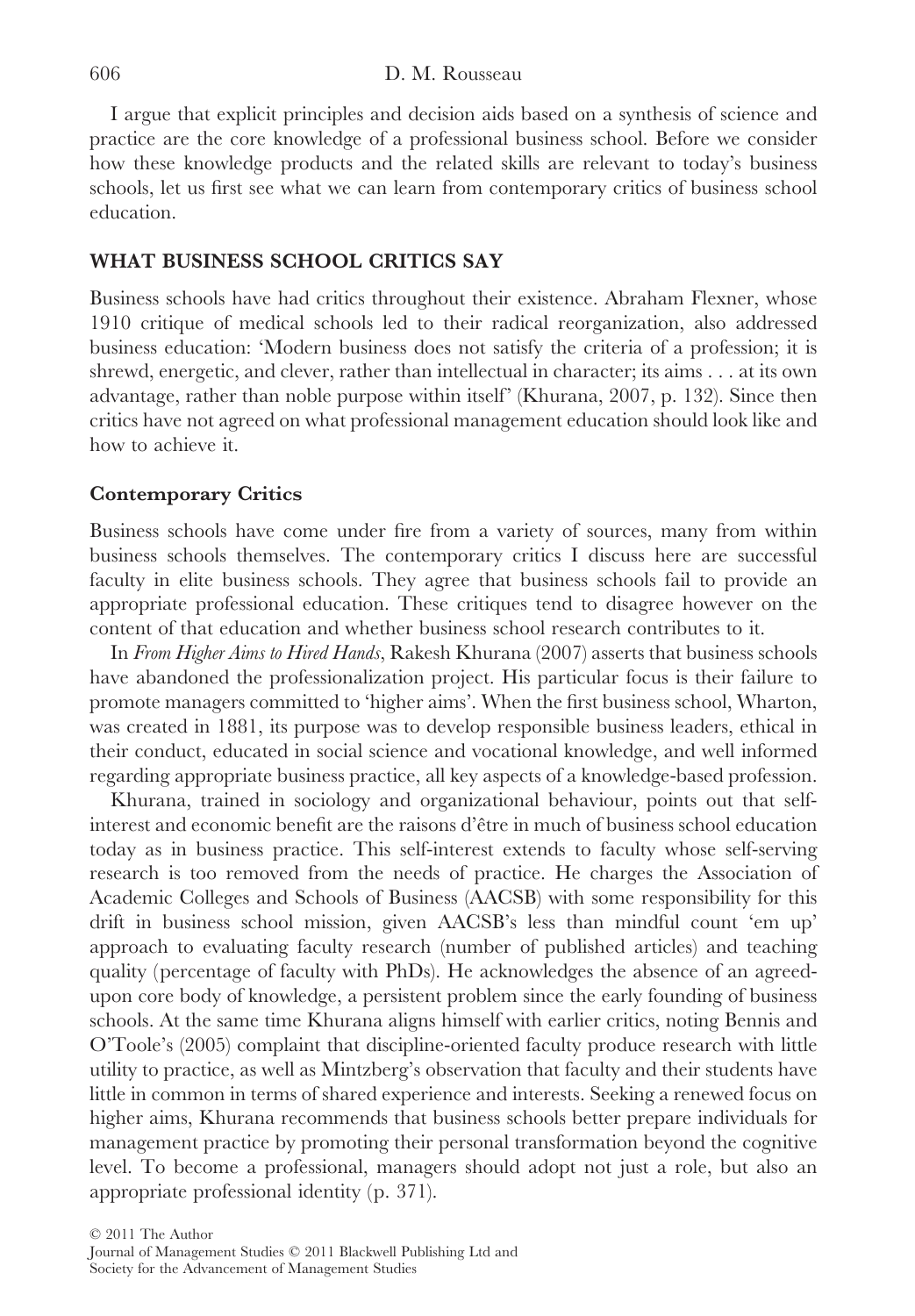'Rethinking the MBA' by Srikant Datar, David Garvin, and Patrick Cullen (2010), academics with backgrounds in accounting, general management, and strategy is a market-oriented critique of business schools. The critique is framed as a reaction to the difficulty in filling seats in MBA classes and the rising mistrust of business schools in the wake of the recent financial crisis. Their response is to assess the market for business school education by interviewing deans and business executives, the latter largely senior members with some responsibility for recruiting. They also consider industry data on trends in graduate business education and provide composite portraits of curricula at leading MBA programmes. They conclude that business schools are losing favour as a source of talent for key industries and corporations. As one dean put it: 'If I look back at the 1960s and 1970s, new students were really ahead of practice' (p. 79); 'Much less cutting edge knowledge comes from MBAs' (p. 80). In effect, MBAs are too analytical and not sufficiently action-oriented, short on critical management skills in dealing with politics and power in actually executing decisions (p. 92).

Datar et al. (2010, p. 7) recommend business schools do three things to better develop effective leaders and entrepreneurs. First, re-evaluate what is being taught (knowing). Second, shift their curricula to focus on skills, capabilities, and techniques (doing). Lastly, help students develop the values and beliefs that form managers' worldviews and professional identities (the 'being' component). The three elements, in line with the professional development of military officers and physicians, would enable business professionals to exercise better judgment in applying knowledge to practice (p. 104), Datar, Garvin, and Cullen downplay the role of science and research in business schools, arguing that research is a means of legitimating business schools within the modern university (p. 76), rather than a fundamental value. This downplaying of cognitive knowledge is consistent with their call for more attention to the doing and being aspects of professionalism.

Jeffrey Pfeffer, trained in organizational behaviour, advocates a decidedly different position (Pfeffer, 2011; Pfeffer and Fong, 2002). Agreeing with the need to professionalize management, Pfeffer (2011) observes that lawyers need to pass the bar exam and that physicians require continuing education. At the core of these professions is the dependence of effective practice on awareness of advances in knowledge. Pfeffer and Fong observe that 'all that is required is for business schools to model themselves more closely on their other professional school counterparts and less on arts and sciences departments' (p. 93). Business schools should focus on phenomena and problems of enduring significance in their research, and to build and evaluate curricula based on how well they prepare students for the profession in which scientific knowledge is a mainstay.

Pfeffer assigns part of the problems of business school education to the failure of corporations to recognize the value of research. Noting that research increases the value of the education certain business schools offer (Armstrong and Sperry, 1994), Pfeffer sees business schools as more responsive to corporate demands than to the ostensive mission of professionalization. Datar, Gavin, and Cullen bear out Pfeffer's critique by grounding their own in what recruiters and business leaders believe to be important. In contrast, Pfeffer advocates that corporate stakeholders and the public should have assurances that managers are able and willing to draw on knowledge outside their own.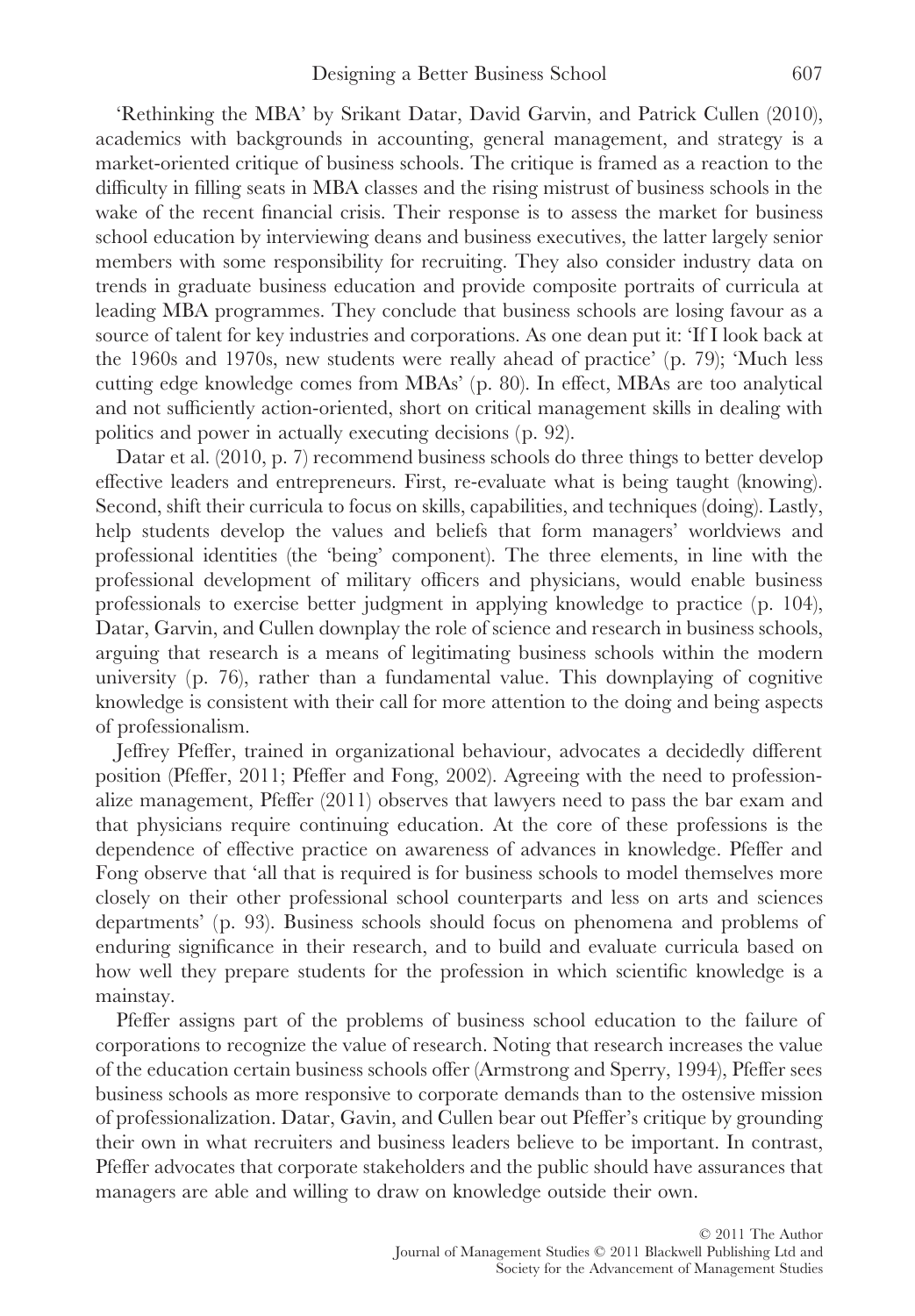The conclusions these three sets of critics draw follow closely two a priori positions from which they launched their critique: the validity of what corporations seek from business schools, and the relevance of scientific knowledge to the education they provide. Datar and colleagues are pro-corporate in their market-focus and say little about research, except that 'more needs to be done to build useful and useable models that bridge the gap' between the research and knowledge needs of practising managers (p. 78). More critical with respect to practice, Khurana and Pfeffer see business education as a means to improve management, making it more ethical (Khurana) and more effective through the use of scientific knowledge (Pfeffer).

#### **Criticisms in Context**

The views of critics regarding the appropriate content of business education turn out to be tied to their own disciplinary backgrounds. The strongest advocates for the centrality of science aside from Herb Simon come from organizational behaviour (OB) and its affiliated fields: industrial and organizational psychology and human resources (Latham, 2009; Locke, 2009; Rousseau, 2012a). All have a long history of cumulative research, where scholars regularly conduct meta-analyses and related syntheses to establish the evidence for 'what works' (e.g., Locke, 2009). Far less agreement on the contribution of science exists, for example, in strategy (Madhavan and Mahoney, 2012), a field where norms support novelty and lend less support for cumulative research of established findings and evidence of what works. OB professors more regularly incorporate science into their teaching than do faculty from strategy (Charlier et al., 2011).

Research's relative contribution to teaching differs across the professional business school curriculum. An almost completely science (evidence)-based curriculum in HR, OB, or marketing, for example, is far easier to accomplish than in strategy. The more established fields are better positioned to help managers learn relevant problems and solutions for later recall and adaption for use as a good deal of their research has been codified for use in education and management practice (e.g., Armstrong, 2010; Locke, 2009). In newer and less cumulative fields, the fundamental knowledge available may be better used to prepare managers to diagnose circumstances and address novel problems. At the same time, if it the scientific maturity of fields influences how these are taught, the emphasis on science in teaching can be expected to change as a field's evidence base develops.

A more contentious question is how much emphasis there should be on developing skills corporate leaders think are important. I am not saying ignore the market. I am advocating that business schools educate their stakeholders. I concur with Khurana and Pfeffer that business-as-usual is a poor normative standard for management education. Medical students aren't trained to do what current doctors do. They are trained to practice in the best ways we know. Business schools need to renew their commitment to *professional* education. Doing so means shooting for the highest standards of professional management practice in the knowledge, skill, and fundamental beliefs business schools teach. This focus is consistent with the knowing, doing, and being aspect of professional training advocated by Datar and colleagues (absent the institutional controls non-existent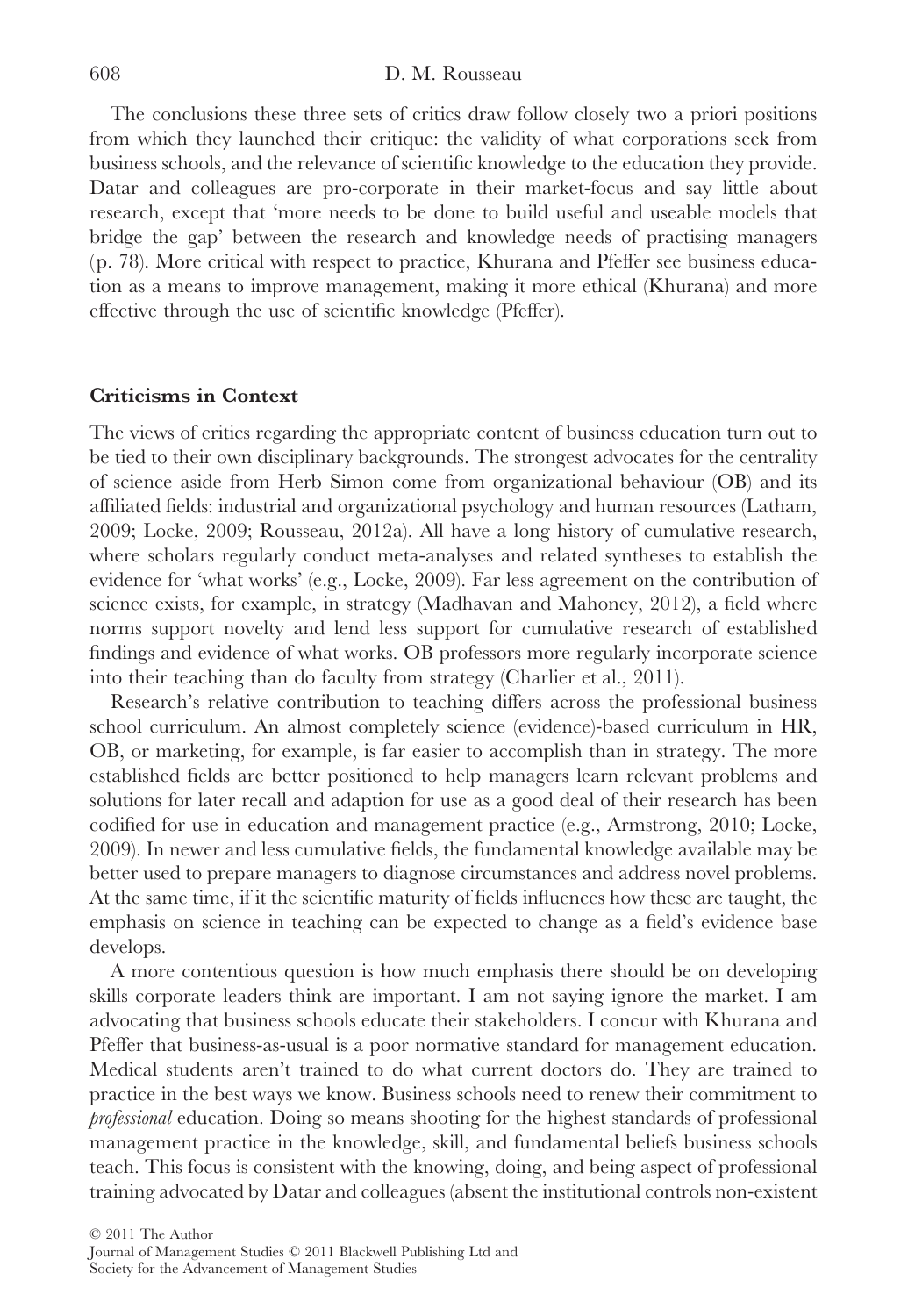in management). In effect, it is in developing the highest quality knowledge, habits of mind, and ethical conduct so that individuals become, in Simon's terms, 'managers and not peasants'.

### **DESIGNING A BETTER BUSINESS SCHOOL TODAY**

Design is . . . the principal mark that distinguishes the professions from the sciences. Schools of engineering, as well as schools of architecture, business, education, law, and medicine, are all centrally concerned with the process of design. (Simon, 1996, p. 111)

A design can be defined as a representation of a system or process to be realized (Van Aken, 2004, p. 226). Using design terms, we can say that professional schools train their students to understand how the world works (the actual) in order to help them realize better outcomes than currently occur (the preferred). Simon's full solution to the problem of realizing the business school's mission to provide professional education to managers requires new design efforts at two levels: (1) the building of a business school organization and culture that achieves the consummate science/practice synthesis; and (2) the propagation of the knowledge products from its research throughout the professional manager's education. Simon's (1967) article thoroughly describes the cultural qualities of this well-designed business school. It says less about *how to* realize that culture or the knowledge products it is intended to produce. The present section addresses how to develop the appropriate business school culture and its knowledge products. As such it details the preferred qualities of the knowledge products from business school research, and illustrates a design tool for turning that research into core educational content: the organizational learning contract.

## **DESIGNING THE BUSINESS SCHOOL IN LINE WITH ITS PROFESSIONAL MISSION**

Universities and the departments in them are difficult environments to promote culture change, hence the saying 'it is easier to move a cemetery than a faculty'. Their members are socialized and rewarded simultaneously by two powerful and distinct institutions: the university and the discipline to which they belong. Universities and their departments, including business schools, are educational organizations, particularly concerned with their reputations, their students, and the resources that keep them afloat. Disciplines are communities made up of many social networks with varying access to status and resources. Many disciplines simply do not reward or even respect scientists who are working on solving the problems of practice. Prestigious publications are their academic currency. Publications tend to involve new theory or a methodological breakthrough – discouraging efforts to assess what we can already know from research at hand or to identify what works in practice, when and where. At the same time, theoretical and methodological advances can be good for practice. After all, the goal of science is to improve our understanding of the world. For the most part today, helping make sense of the evidence to better inform teaching and practice is not part of the scholar's job description. This is part of the business school culture that must change.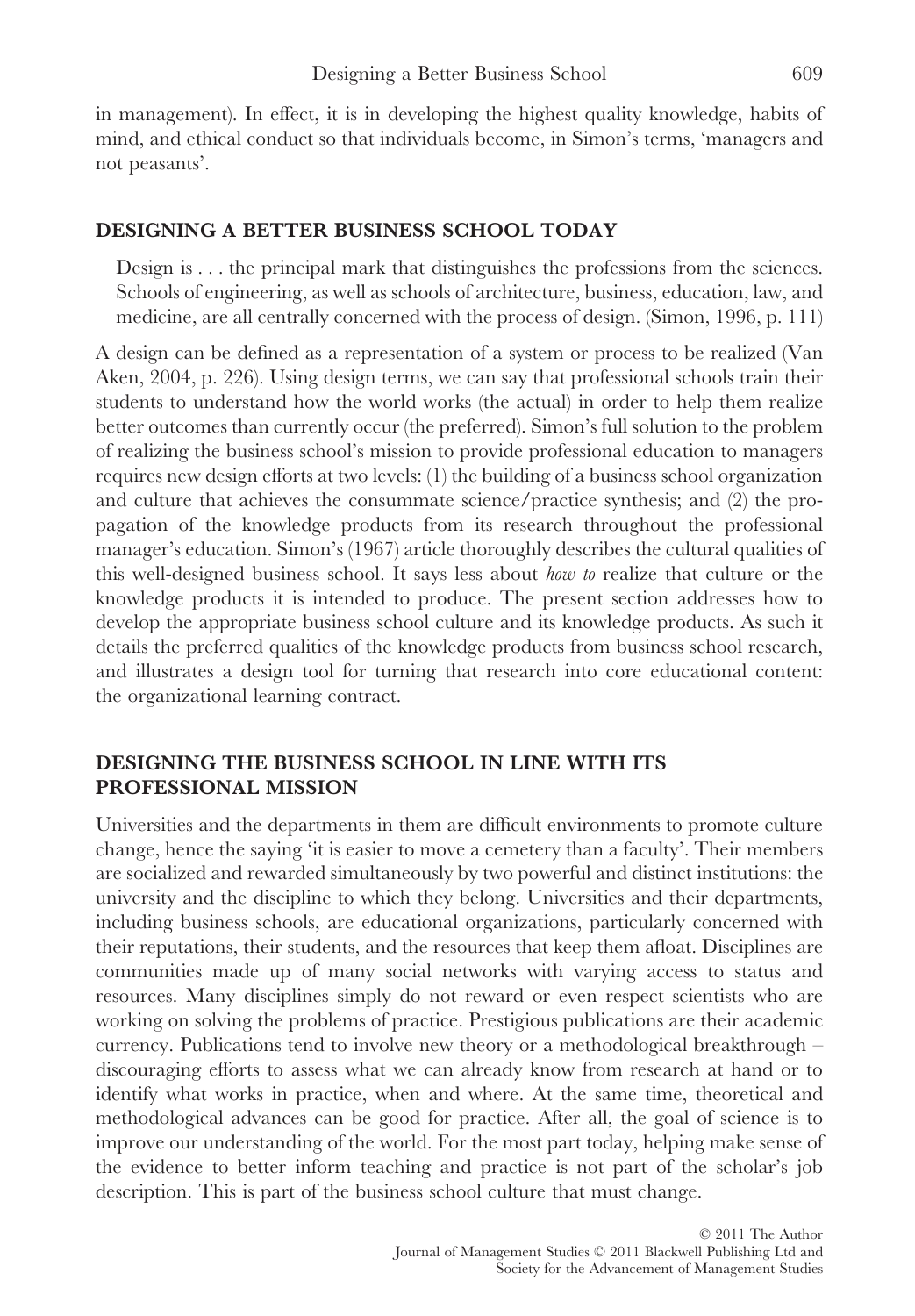Interventions to change an organization's culture commonly involve three processes: selection, adaptation, and attrition (Schneider, 1987). Selection entails recruiting faculty excited by the distinctive opportunity to create multiple forms of knowledge and pursue the mission of developing genuine management professionals. I agree with Simon that discipline-based faculty training is not a problem per se. If the environment that newcomers encounter in business schools fails to differ from a research school, the problem is not with the person hired, it is with the setting created by their leaders and senior faculty. A more threatening selection issue for the business school is the hiring of adjuncts and practice faculty that only teach what they learned on the job or rely on pop management notions to animate a class. Adjuncts and practice faculty must contribute intellectually to research and management professionalism. They need to be part of the synthesis.

Adaptation reflects the broadest array of interventions; those altering the school's values, norms, and day-to-day practices. It changes how members think and behave. For a science/practice, synthesis, time, support, and opportunity must be provided for scholars to become familiar with practice, practitioners, and practice problems. It is not enough for just the faculty to engage in research. Because research is essential to a profession's knowledge base, its key participants, including professional managers and soon-to-be managers (students), need to have the opportunity to collaborate on and participate in research. Physicians and nurses regularly participate in drug trials and in clinical studies during their education and after. A recent innovation that facilitates student and manager involvement in research and the development of intellectual practitioners is the growing number of high quality executive doctoral programmes (e.g., the Weatherhead School at Case Western University (USA), Cranfield School of Business (UK), and the School of Management at Hong Kong Polytechnic University). These programmes develop advanced management practitioners (e.g., executives, consultants, business owners) by training them in theory and research methods and by guiding them in problem-focused research (Salipante and Smith, 2012). The research they produce can increase the perceived relevance of research findings for managers, further expanding their use of research. Promoting problem-focused research through alternative doctoral programmes brings new insights to faculty, broadens the available management research, and up-skills advanced practitioners. The knowledge such efforts produce adds to the stock of practice-tested findings. Designed well, such interventions lead to the gradual reduction in distrust of the applied character of the business school.

To encourage collaboration, a well-designed business school values ideas and intellectual change. It does not fall back on mindless counting to evaluate faculty performance: How many single authored papers? How many 'A' publications? Big ideas count more than paper numbers. If a business school values collaboration across disciplines or with industry, there is no reason to give demerits for papers with lots of co-authors. In fact, it is probably far better to count citations, patents, and products – that is, the use to which research is put – in multiple outlets. Impact is likely to be enhanced with more time spent in the field becoming familiar with issues and doing research. It is not at all surprising, as Rynes et al. (1999) report, that article citation rates are related to the amount of time authors spent in organizations gathering the data.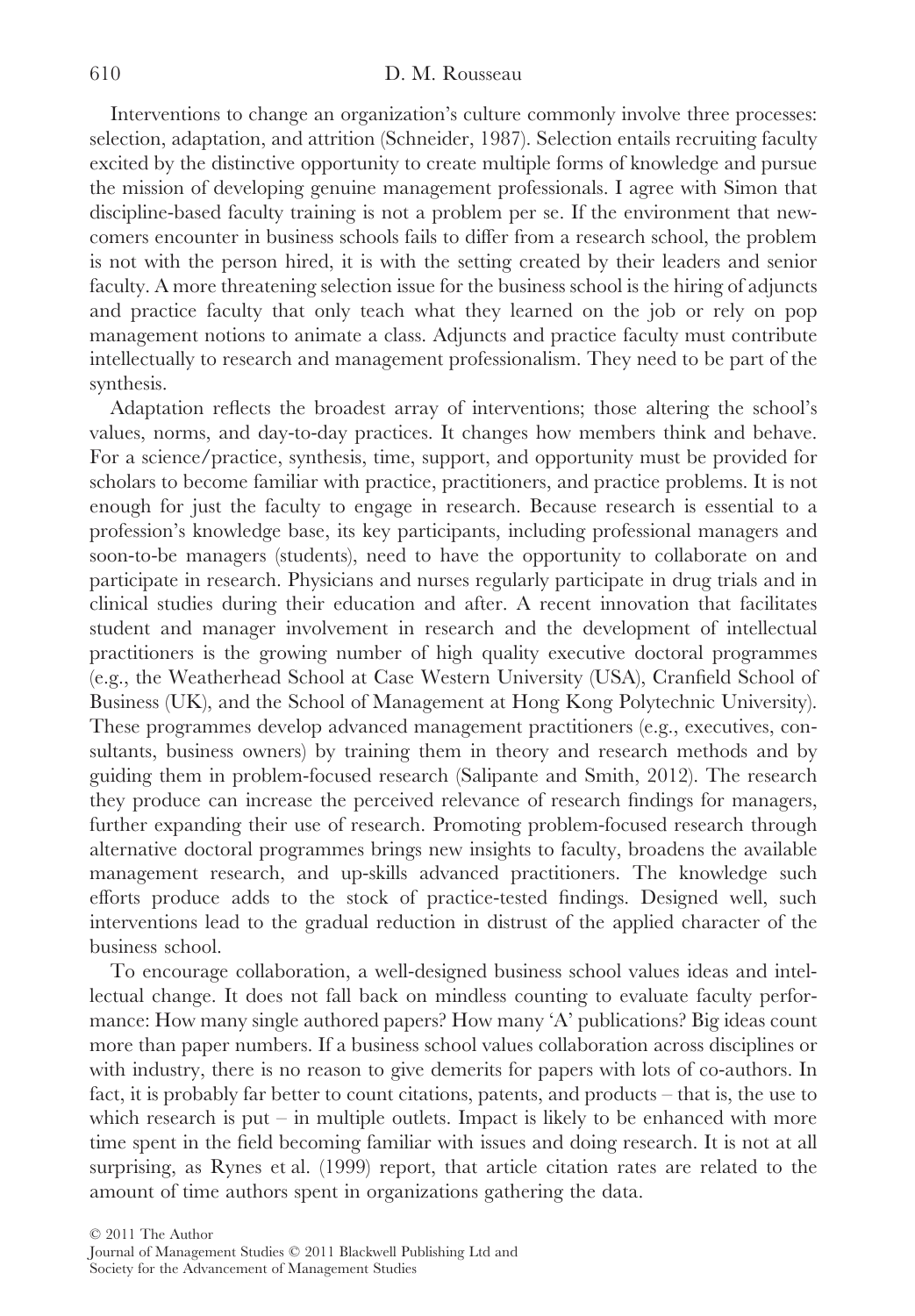Problem formulation matters and takes time. Tenure clocks may need to be longer or other bases of contracting with faculty used. Research is more time consuming when several questions are to be answered at once, a common feature of the science/ practice synthesis. Such practices enlarge the kinds of research questions faculty undertake as many fruitful questions come from practice. These are a few basic ways of promoting practice/science synthesis through the business school's reward and promotion systems.

Attrition is the third facet of building a culture of shared beliefs and values. Simply put, not everybody is happy or capable in a science/practice environment. Its dynamic – that is, it is not usually a one-person show – and the fact that much of its research may be discipline-oriented, can put purists off. Some attrition based on lack of fit is a sign that a culture is coming into being. Ultimately the success of that culture will be evident in the quality of the knowledge it produces and its capacity to educate managers in it.

#### **Developing and Teaching the Preferred Form of Knowledge**

*Knowledge products.* At the core of professional management education is knowledge that is actionable (allowing learners to practice, thereby improving their understanding and skills), science-based where validated theory and findings exist, and informed by field tests in actual practice. Regardless of its origins, acting on this knowledge incorporates business facts and contextual knowledge to make it more workable.

This knowledge exists in two primary forms. The first is field-tested knowledge that can be acquired, recalled, and adapted as appropriate – that is, explicit guidelines that take the form of 'if, then' propositions. This actionable knowledge can combine knowledge from both science and practice, such as the principle, 'If goals are unclear, set specific goals (science) using information about the situation to identify meaningful, challenging yet achievable goals (practice conditions)'. It can also be tested in practice without yet having a base in scientific evidence when there is a need for guidance but as yet too little systematic scientific evidence. Validated scientific evidence meets a higher standard. Such knowledge is valuable in itself in the form of specific declarative statements of fact (e.g., challenging goals lead to higher performance than do your best goals). Such well-established scientific findings become potentially more useful to practice when subject to the practice-oriented criteria of external validity or generalizability, cost/ benefit considerations, and the relationship to actual practice conditions (e.g., measurability of goals, goal consensus, etc.; cf. Rousseau, 2012a).

At the same time, managers, like physicians, often must act on whatever knowledge is available. Design science-based knowledge tested in practice, and I do mean *tested* and not just experience-based, is one reason why thoughtful practice faculty are important to the business school, particularly in new or under-researched areas. Take the case of start-ups spun off based on university research. Little systematic research exists on the subject. The design science approach of articulating practitioner beliefs and testing them in practice has been applied to the problem of how to foster and support such ventures (Van Aken and Romme, 2012; Van Aken et al., 2007). Results suggest the importance of access to university facilities, a team having the right mix of skills, and a quality network of managers, investors, and advisors, among other things (Van Burg et al., 2008).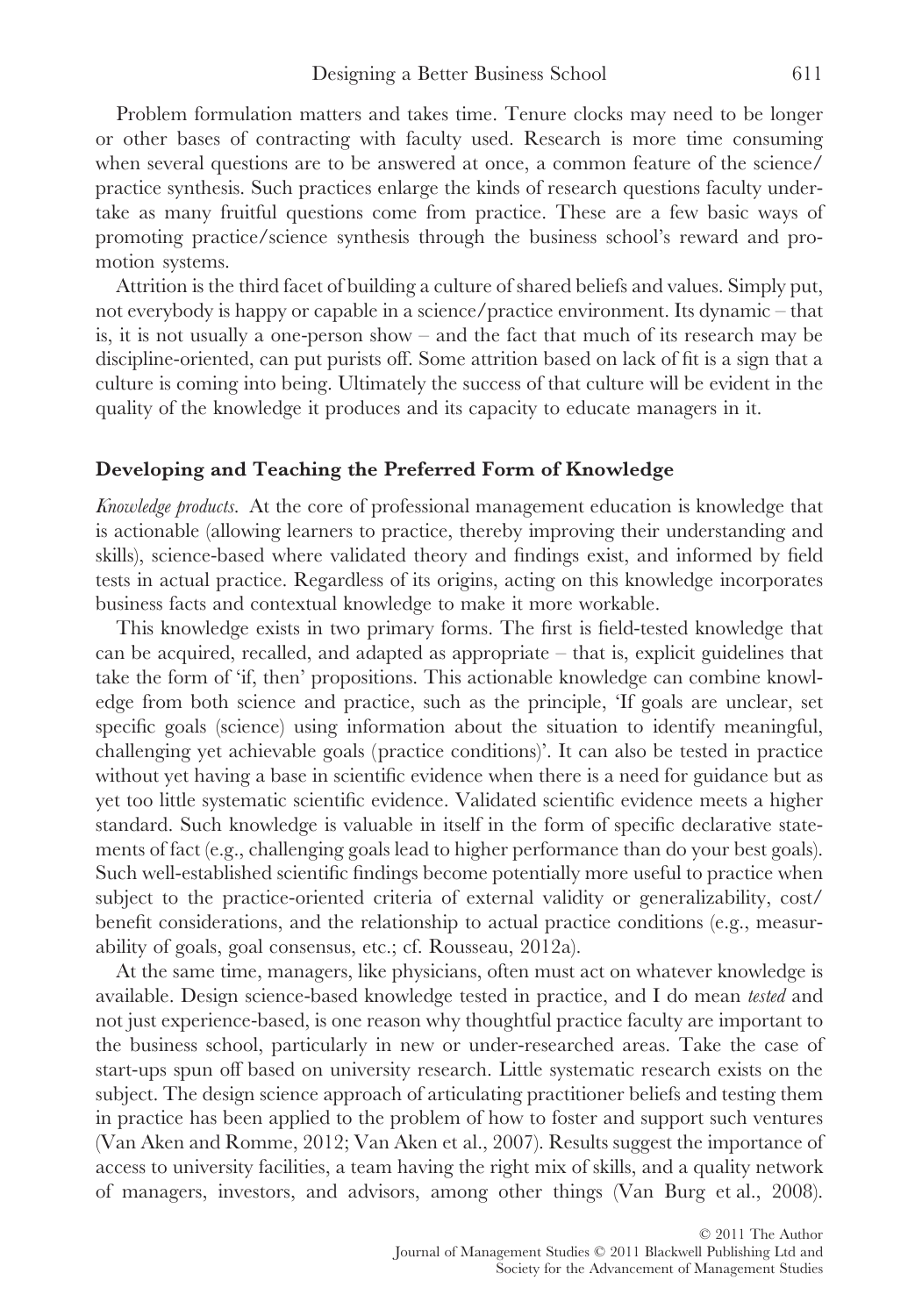Both the findings of design science as well as its methods are essential to preparing management professionals to make good decisions and solve problems well.

An aspiration in professional education is to ground all propositions in research so that their premises comport with what we know about the world and test them in practice so we know they work. The world and practice are too complex for management, or medicine or engineering, to ever fully realize this ideal. This is not a reason to aim lower, however. 'If, then' propositions exist already in business education. As Robert Dammon, the 9th dean of the Tepper School of Business (formerly the Graduate School of Industrial Administration), in which Simon taught, comments:

(A)cademic research does make its way into the classroom here at Tepper. What is 'relevant' for business often times is misunderstood by practitioners. They look at the academic journals and can't make heads or tails of the sophisticated methodologies and models that are used to scientifically address business issues. Because they can't understand the methodologies, they deem the results to be impractical. The analytical models and methods are used to make sure that the results actually follow logically from the assumptions. Without the models, how do we know that 'if x, then y'? Just because the models and methodologies are simplifications and abstractions of reality, doesn't mean that the results are irrelevant for business practice. The intricate details of academic models are not the focus. Rather, our teaching is aimed at providing students with a better understanding of the importance of academic research for the effective management of business. (Personal communication, Robert Dammon, 24 January 2011)

The second kind of knowledge product is at a meta-level: how to diagnose or make sense of situations that are novel or more complicated than those appropriate to the explicit principles professionals learn. The challenge is how to help managers respond when faced with situations not aligned with their knowledge base. This entails approaches for solving a complicated problem, such as breaking it in simple parts if possible or applying complex system thinking when the nature of the situation is more dynamic and complex. Research findings by Sarasvathy (2001) and Weick and Sutcliffe (2006) offer evidence-informed responses to situational uncertainty, including mindful processes that investigate several options simultaneously in order to identify what seems most appropriate. One thing an actionable knowledge approach to teaching makes clear: professional management education needs to be grounded in frameworks that adequately represent the array of circumstances learners will face. Thus, attention to specific practice conditions is essential in helping management learners identify knowledge likely to be relevant and appropriate its use.

*Teaching actionable knowledge.* To teach actionable knowledge effectively means that a business school's *teaching practices* in themselves need to be evidence-based. Business schools commonly fail to use what we know about teaching effectively (Goodman and O'Brien, 2012; Pfeffer and Fong, 2002). Based on reviews of the evidence-base for effective teaching (Ambrose et al., 2010), a number of core practices are important to effective professional management education. The first is to have a clear model of what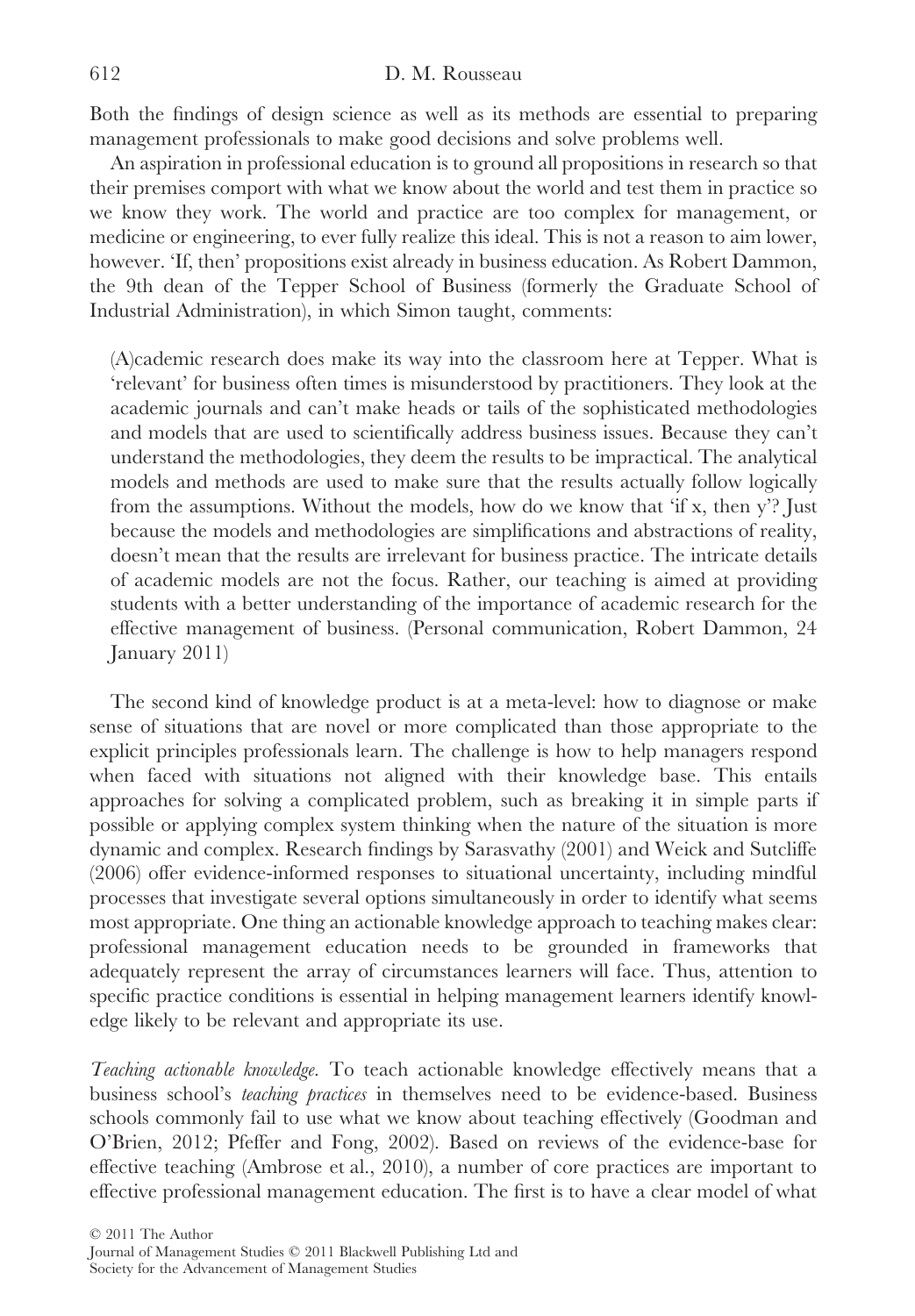learners should be able to do when a course, a term, or a programme of study is complete. Identifying the kinds of actionable knowledge and level of mastery expected are important to mapping course content and evaluating appropriate outcomes. A close look at the material to be learned by faculty from different backgrounds helps identify more alternative and possibly more effective ways to structure it. It also can call attention to threshold concepts that unless grasped make it impossible for learners to progress (Ambrose et al., 2010). Faculty members are often so versed in their subject that they cannot appreciate why learners find it difficult.

The second is a 'two-fer', a set of interventions that act as a reinforcing bundle of learning. The key idea is that individuals should learn to think critically. This entails awareness of human decision biases and cognitive limitations including bounded rationality. At the same time, an essential intervention has to be undertaken to prepare students to acquire management knowledge based on social science: countering their existing naïve or false beliefs. Unlike technical subjects such as marketing or accounting, students, like lay people generally, hold many false beliefs that fall in the domain of behavioural science knowledge. Business schools have not done a good job of correcting these false beliefs (Rynes et al., 2002). These include notions that money is the primary motivator, older people can't learn, leaders are born rather than made, etc. If we fail to help students unlearn false beliefs, their capacity to acquire valid knowledge is diminished.

Management education prepares students to recall, use, and adapt what they have learned when they are practising managers. Simon's research repeatedly called attention to the limits of unaided decision making (Simon, 1997). In this regard, to use actionable knowledge well, we need to familiarize students with the decision aids and other cognitive repairs essential to good management practice (Heath et al., 1998; Larrick, 2009). Just as checklists and decision routines are core to effective medical practice (Gawande, 2009), decision aids help managers to structure their thinking more effectively (Larrick, 2009; Zanardelli, 2012). The reason for practising their use in professional education is that decision aids do more than facilitate memory. Decision aids can improve the professional practice of managers by helping managers recognize distinct features of the problems they face and provide insights into their judgments and blind spots. One basic decision aid is a logic model, which specifies the input→activity→output pathway that represents assumptions about cause and effect. So in a hospital setting where infection rates are a concern, or a training programme where skill transfer is poor, a logic model helps individuals lay out the assumptions they are making and the knowledge they rely upon in solving these problems (Larrick, 2009; Zanardelli, 2012). Students educated to use logic models become more aware of their own biases and limited information, a practice that can have a lifetime of value.

In the classroom, I have found it useful to adapt the logic model framework used in design science. The most powerful 'if, then' design propositions follow the so-called CIMO logic (Denyer et al., 2008). In such propositions a field-tested evidence-based solution to a problem is presented, by specifying its Context, the action undertaken or Intervention, the causes or underlying Mechanisms that produce the outcome, and then the Outcome. This logic model reminds students that in professional practice one purpose of science is to specify why something occurs, and thus specifying the causal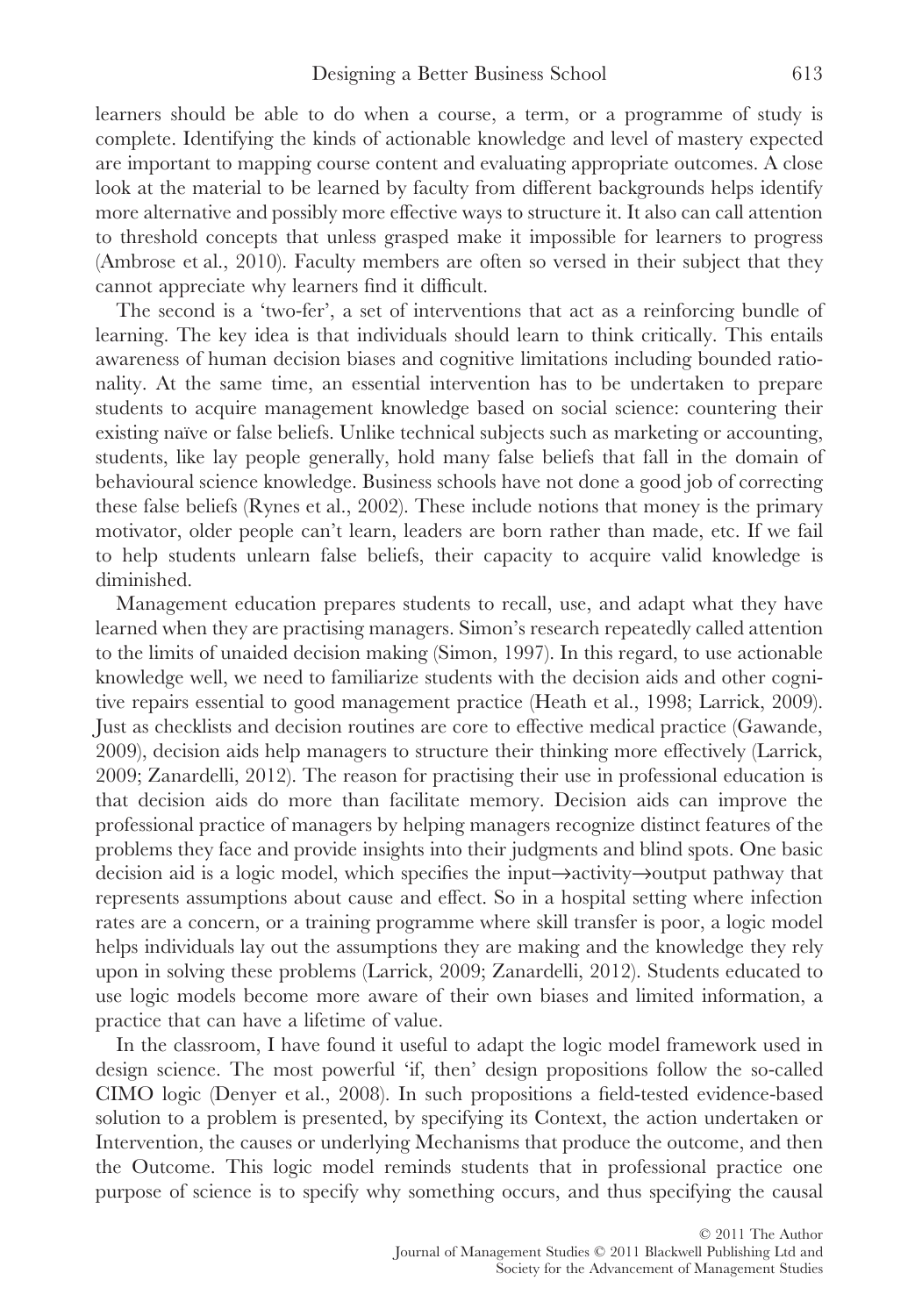mechanism requires the practitioner to engage in critical thinking and the use of professional knowledge. The C–I part of the model incorporates practice and contextual knowledge to make a solution actionable and helps identify appropriate result indicators. Reinforcing the application of scientific knowledge in this fashion helps make the manager's thinking more explicit, prompts critical thinking, and encourages both feedback from others and learning. Just imagine if the norms of managerial practice shifted towards an emphasis on the use of clear logic and evidence. There would be more pushback than we see today when ad hoc or 'intuitive' decisions don't work out – much in the same way that physicians who treat patients using non-evidence based therapies are vulnerable to peer scrutiny and lawsuits.

Last but not least, intellectual challenge and excitement are needed for education to be of a high quality. This can be done by actively engaging the learner to acquire knowledge in ways that can be sustained in his or her future practice. This excitement can be activated by fully involving students as participants in the business school's pact with science and practice. It is to realize this pact, in the form of an organizational learning contract, to which we now turn.

#### **Organizational Learning Contract**

To realize a culture of science/practice synthesis and base business education on the actionable knowledge it produces, a new pact is needed regarding what faculty, students, and other administrators expect of each other. An organizational learning contract (OLC) is a design tool that calls the attention of important parties in educational settings to the critical behaviours and contributions required of them. An OLC is an explicit statement of their duties, responsibilities, and expectations about how, where, and when learning will occur (Goodman, 2011). The OLC has proven effective in transforming education in other professions, particularly engineering. It serves the role of a tool (i.e. a boundary object) that helps various groups of people to come together and create a shared understanding regarding their task or mission (Christiansen, 2005).

Since Simon's time, business schools have become somewhat more complicated with greater influence from administrative functions previously not well developed, including placements, internships, and the student experience of advising and support. These activities add other administrators and staff to the business student's learning environment and its interface with the external environment (e.g., recruiters, rating organizations, etc.). Tension between science and practice in today's business school requires ongoing management by more than senior faculty. A well-designed organizational learning contract creates a pact among faculty, administrators, and students, helping to manage tensions between science and practice.

The basic elements of the OLC are the Learning Outcomes (i.e., meta-skills students learn and results to be accomplished), Learning Environments (i.e., the means and settings in which learning occurs), and Learning Practices (i.e., the mechanisms to implement and sustain the OLC). Professional schools use a variety of learning environments to support multiple forms of learning, including the classroom, project-based learning, peer teaching, the studio/laboratory, internships, and so on. A key feature is that across these settings, students learn how to learn (Goodman, 2011). In Illustration 1,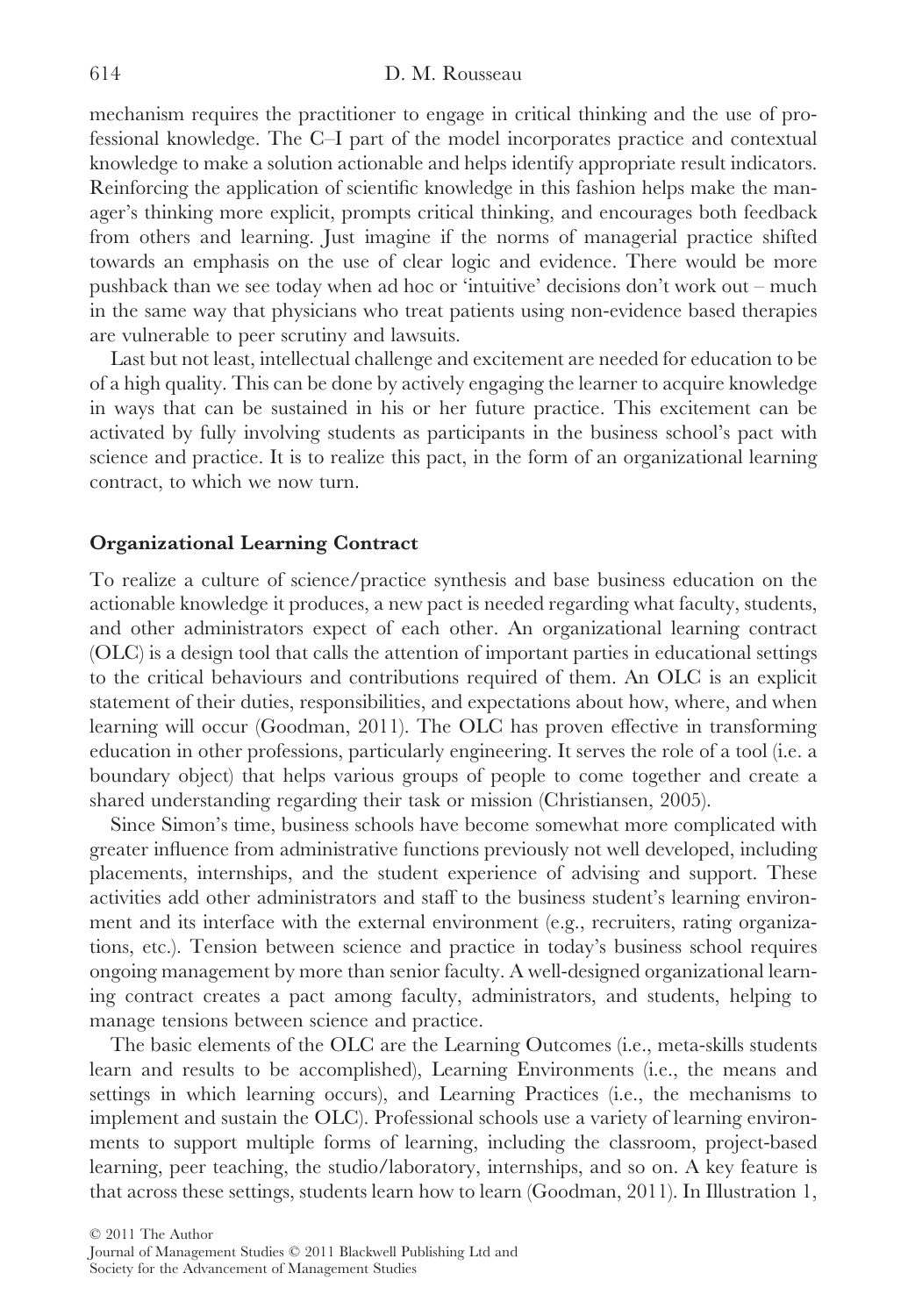**Illustration 1.** Sample organizational learning contract for professional business education

**Parties:** Students, Faculty (research/practice), Dean and Senior Leadership, Administrators, Practitioners Affiliated with Business School

**Our School's Core Practices (all parties engaged in to various degrees)**

Professionalism: Commit to practice based on best available knowledge.

Code of conduct that is lived by all (Everyone knows the Code and can explain it to others)

Collaborations across disciplines and with practice

Scholars are engaged with practice, practice problems, and practitioners Practitioners are engaged with science, scientific problems, and scientists

Students and administrators are engaged with both

Critical thinking

We're the people in room asking What's the evidence? Why do we think this? Insistence on use of science and facts

In teaching, designing practices, solving problems, implementation, and administration Ongoing data gathering to evaluate mission success

Advancement of science, active intellectual contributions to profession and education, and advancement of practice

Research that is of significant scientific and practical value

Supports systematic reviews of what is known and what we still need to learn to guide teaching, research, and practice

Students and alumni participate in and collaborate on research

# **Learning Environments (Multiple settings to aid student learning and ease its transfer)**

Classroom: The learning process and its content are models of professional practice Science/Practice Commons: Opportunities, venues, and tasks create joint interactions Projects: Practical problem solving using scientific and practical knowledge

Internships: Use of student skills, advance their learning goals

Simulations: Use of student skills, support their learning

External Contacts: Intellectual contributions to profession, businesses, alumni, associations

Administrative Practices: Business school leaders and managers model use of evidence from science and organizational facts in decisions, policies, practices, and interactions

**Outcome Examples (Monitored for purposes of feedback and redesign)**

Student skill development (pre/post-tests for courses and curricular activities) Student skill use – internship, alumni

New applications – faculty/student development of patents, interventions, products, decision aids

Teaching based on best available evidence from science and practice

Introduction of new science/practice-based teaching content

Significant scientific research – citations, awards, impact on business education and practice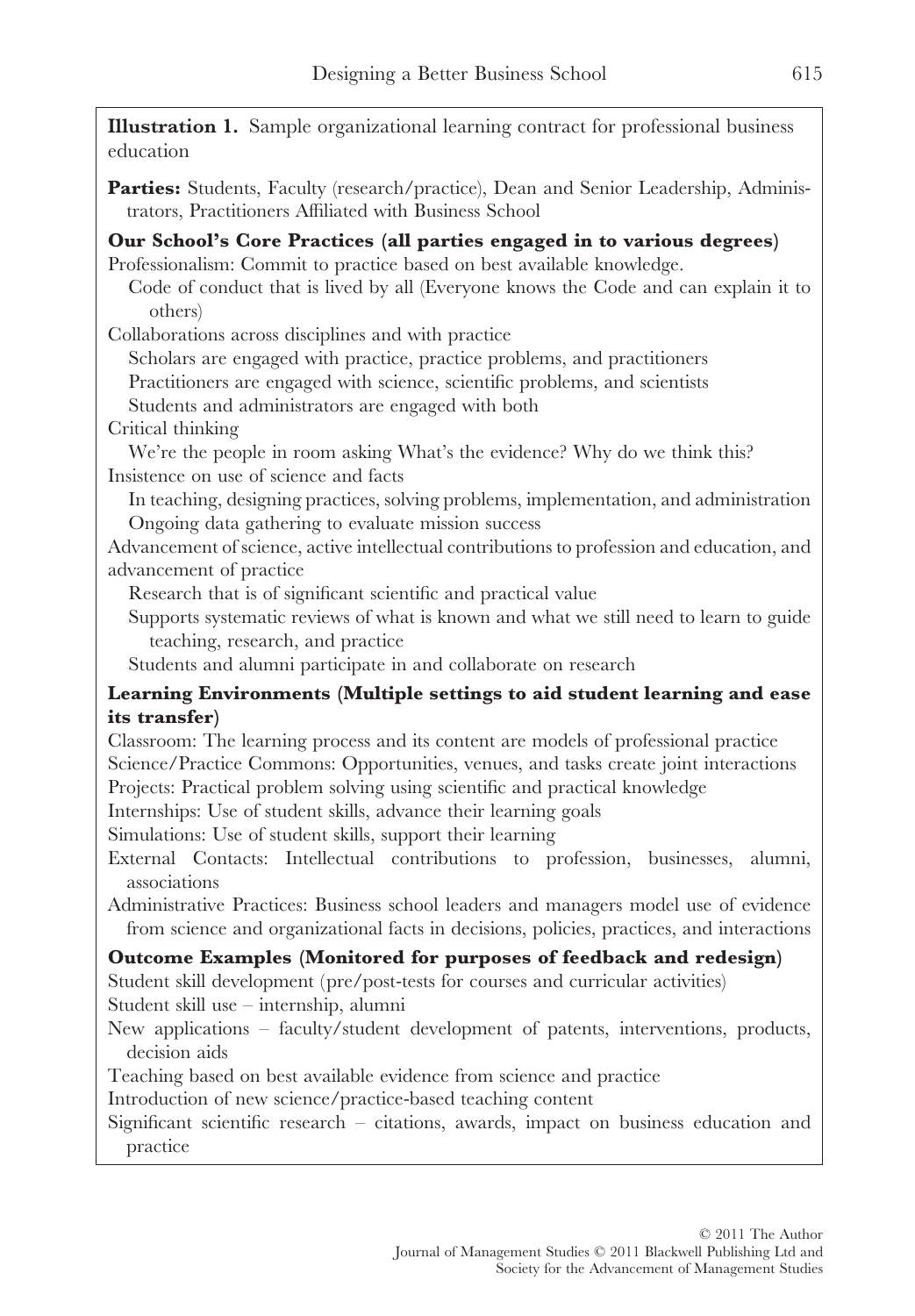I provide a hypothetical example of a business school's OLC that takes producing professional managers as its mission. Regardless of whether it is written or implicit, the OLC is created out of the commitments the school's leaders and members share for achieving its mission. In existing business schools, making new expectations explicit is important since some existing beliefs need to be unlearned. The OLC provides a basis for guiding decisions, developing processes of selection, adaptation, and attrition, and evaluating their effects. In various institutions of higher education, OLCs have provided a way for evaluating whether new programmes are accomplishing their intended results. They provide a way of recruiting new faculty attracted to the school's distinctive mission and help to re-orient veteran instructors and administrators to the changing environment in which they work (Goodman, 2011; Goodman and Beenen, 2008).

Sustainability is a key issue in inaugurating new learning contracts (Goodman, 2011). Energy levels and commitment are often high at the start. This motivation can change as new faculty members join and other demands are placed on the school. A fundamental question is whether the school sustains and adapts its OLC or lets it drift over time. For this reason, an explicit OLC is useful for claiming and focusing attention over time. It also is easier to periodically evaluate whether the business school is on track towards realizing its mission by assessing the extent of agreement on the OLC and its day-to-day practice. Playing with alternative solutions, evaluating their results, and acting on what's learned is at the heart of the process of design (Van Aken and Romme, 2012).

#### **CONCLUSIONS**

Management is merely one of the newer professions to confront the need to prepare people to learn and use the best available relevant knowledge. A variety of alternatives will undoubtedly result from any concerted effort to redesign business education in line with knowledge from both science and practice. Bringing key parties together to formulate and implement an organizational learning contract provides scaffolding for the process of re-energizing the business school's professional mission.

At the same time, the professional education of managers needs to prepare them for a lifetime of updating their knowledge as both the base of scientific knowledge and evidence from practice develop. We need to systematically look into how other professional schools support their graduates to update their practice over time. This may include such basic supports as providing alumni with access to the business school's online libraries (Werner, 2012).

Professionalizing management is not an end in itself. It is a means to improve the practice of management. The greatest opportunity to fundamentally change management lies in the education of new generations of managers. The professional business school needs a new learning contract with its constituents, one dedicated to providing its students with the opportunity to live the vision that is a profession of management. Without exposure to effective management practices in the business school environment, few learners will be able to imagine things differently. I may have spent a bit too much time trying to channel Herbert Simon, but I can imagine Simon telling us: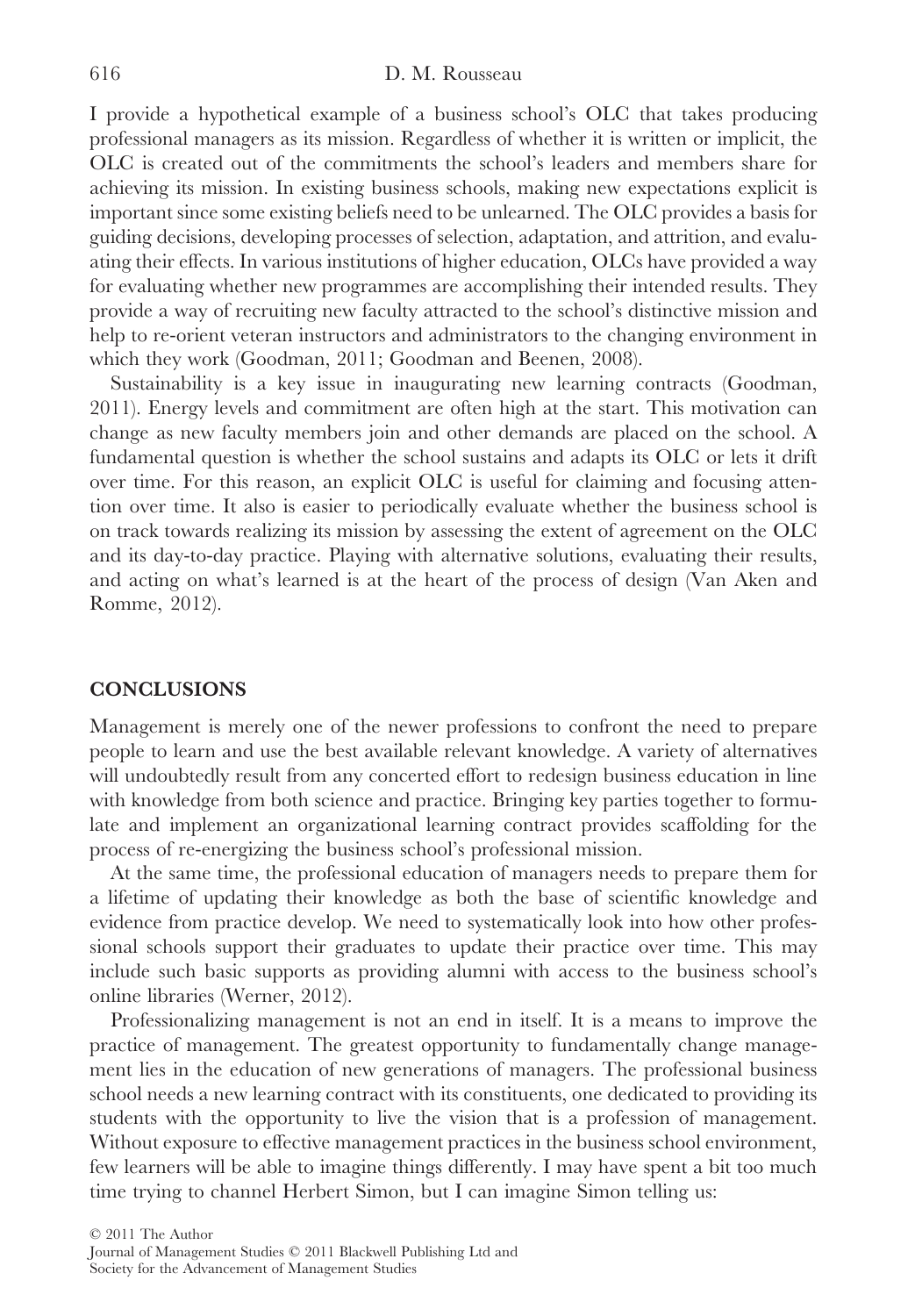I suggest you get started right now. It will soon be clear whether you are committed to professionalizing management or merely selling snake oil.

#### **ACKNOWLEDGMENTS**

The author is grateful to Joan van Aken, Joep Cornelissen, and Georges Romme for their feedback. An H.J. Heinz Professorship supported its writing.

#### **REFERENCES**

- Ambrose, S. A., Bridges, M. W., DiPietro, M., Lovett, M. C. and Norman, M. K. (2010). *How Learning Works: Seven Research-Based Principles for Smart Teaching*. San Francisco, CA: Jossey-Bass.
- Armstrong, J. S. (2010). *Persuasive Advertising: Evidence-Based Principles*. New York: Palmgrave Macmillan.
- Armstrong, J. S. and Sperry, T. (1994). 'Business school prestige research versus teaching'. *Interfaces*, **24**, 13–43.
- Bennis, W. G. and O'Toole, J. (2005). 'How business schools lost their way'. *Harvard Business Review*, **83**, 96–105.
- Bhaskar, R. (1978). *Problem Solving in Semantically Rich Domains*. Doctoral dissertation, Carnegie Mellon University, Graduate School of Industrial Administration.
- Charlier, S. D., Brown, K. G. and Rynes, S. L. (2011). 'Teaching evidence-based management in MBA programs: what evidence is there'. *Academy of Management Learning and Education*, **10**, 222–36.
- Christiansen, E. (2005). 'Boundary objects, please rise! On the role of boundary objects in distributed collaboration and how to design for them'. Paper presented at workshop 10, 'Cognition and Collaboration', CHI2005, Portland, Oregon, 2–7 April 2005.
- Datar, S. M., Garvin, D. A. and Cullen, P. G. (2010). *Rethinking the MBA: Business Education at a Crossroads*. Boston, MA: Harvard Business Press.
- Denyer, D., Tranfield, D. and Van Aken, J. E. (2008). 'Developing design propositions through research synthesis'. *Organization Studies*, **29**, 249–69.
- Gawande, A. (2009). *The Checklist Manifesto: How to Get Things Right*. New York: Picador.
- Goodman, P. S. (2011). *Organizational Learning Contracts*. New York: Oxford.
- Goodman, P. S. and Beenen, G. (2008). 'Organizational learning contracts and management education'. *Academy of Management Learning & Education*, **7**, 521–34.
- Goodman, J. and O'Brien, J. (2012). 'Teaching and learning using evidence-based principles'. In Rousseau, D. M. (Ed.), *Handbook of Evidence-Based Management*. New York: Oxford, in press.
- Heath, C., Larrick, R. P. and Klayman, J. (1998). 'Cognitive repairs: how organizational practices can compensate for individual shortcomings'. *Research on Organizational Behavior*, **20**, 1–38.
- Kaplan, R. S. and Norton, D. (1997) *Translating Strategy Into Action: The Balanced Scorecard*. Boston, MA: Harvard Business School Press.
- Khurana, R. (2007). *From Higher Aims to Hired Hands: The Social Transformation of American Business Schools and the Unfulfilled Promise of Management As A Profession*. Princeton, NJ: Princeton University Press.
- Khurana, R., Nohri, N. and Penrice, D. (2005). 'Management as a profession'. In Lorsch, J. W., Zelleke, A. and Berlowitz, L. (Eds), *Restoring Trust in American Business*. Cambridge, MA: American Academy of Arts and Sciences.
- Larrick, R. K. (2009). 'Broaden the decision frame to make effective decisions'. In Locke, E. A. (Ed.), *Handbook of Principles of Organizational Behavior: Indispensable Knowledge for Evidence-Based Management*. New York: Wiley, 461–515.
- Latham, G. P. (2009). *Becoming the Evidence-Based Manager: Making the Science of Management Work for You*. Boston, MA: Davies-Black.
- Locke, E. A. (2009). *Handbook of Principles of Organizational Behavior: Indispensable Knowledge for Evidence-Based Management*. New York: Wiley.
- Madhavan, R. and Mahoney, J. (2012). 'Evidence-based management in "macro" organizational theory and strategy'. In Rousseau, D. M. (Ed.), *Handbook of Evidence-Based Management*. New York: Oxford University Press, in press.
- Nohria, N. and Khurana, R. (2008). 'It's time to make management a true profession'. *Harvard Business Review*, **86**, 70–7.